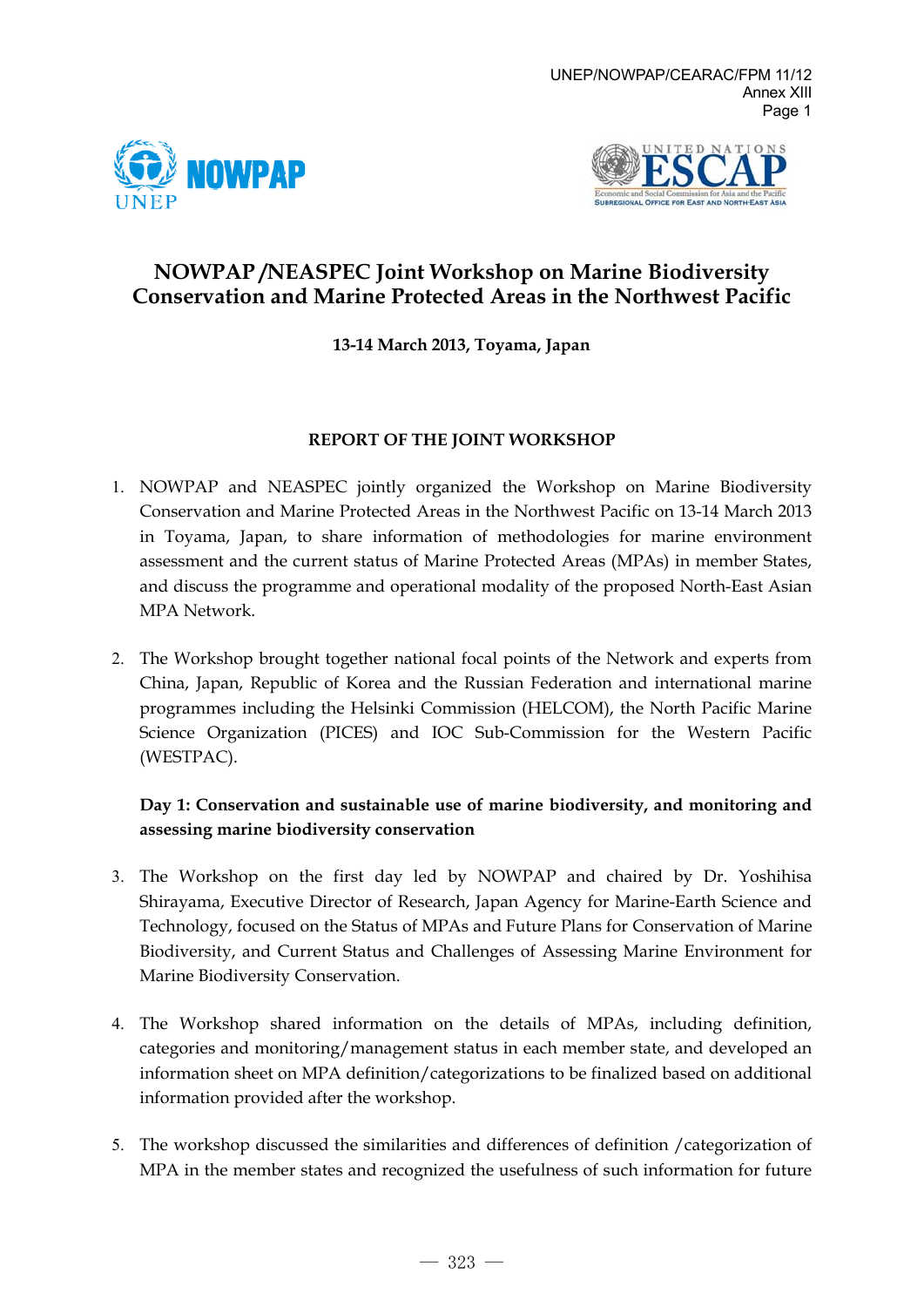considerations in improving the management and/or expanding the area of MPAs.

- 6. The Workshop also shared information on challenges in properly maintaining and managing MPAs as well as future plans to design/expand MPAs including the possible application of "Ecologically or Biologically Significant marine Area (EBSA)" concept developed by the Convention of Biological Diversity (CBD).
- 7. The Workshop recommended that CEARAC will further collect and compile the abovementioned information in the Regional Report to be published in the end of 2013 and will make best effort to widely disseminate such information for the use of the member states.
- 8. The Workshop learned prior/ongoing related activities for assessing marine environment for marine biodiversity conservation conducted by PICES, HELCOM and IOC/WESTPAC and recognized the usefulness and necessity of marine environmental assessment especially for conservation of marine biodiversity in the NOWPAP region.
- 9. The Workshop recognized that the "Procedures for assessment of eutrophication status including evaluation of land-based sources of nutrients for the NOWPAP region" could be a good basis to consider a marine environmental assessment tool for marine biodiversity conservation.
- 10. The Workshop stressed the necessity of developing the Ecological Quality Objectives for the NOWPAP region as the basis of setting targets for assessment and for appropriate management. The Workshop also noted the necessity of collaborative regional activities toward the conservation of marine biodiversity in the whole NOWPAP region.
- 11. After the extensive discussion, the Workshop recommended the following:
	- i. CEARAC will assess the availability of data and considers the collection of metadata and development of an assessment tool based on the available data for marine biodiversity conservation in the NOWPAP region.
	- ii. While recognizing that the indicators employed by HELCOM and indicators being studied by PICES are useful references for the NOWPAP region, CEARAC will take into account the availability of data and the different conditions of marine environment in the NOWPAP region when selecting indicators.
- iii. CEARAC will prepare a workplan for the above-mentioned activities to be further discussed at its Expert Meeting and Focal Points Meeting to be held in 2013.
- iv. CEARAC will strengthen collaboration with relevant partners, such as PICES,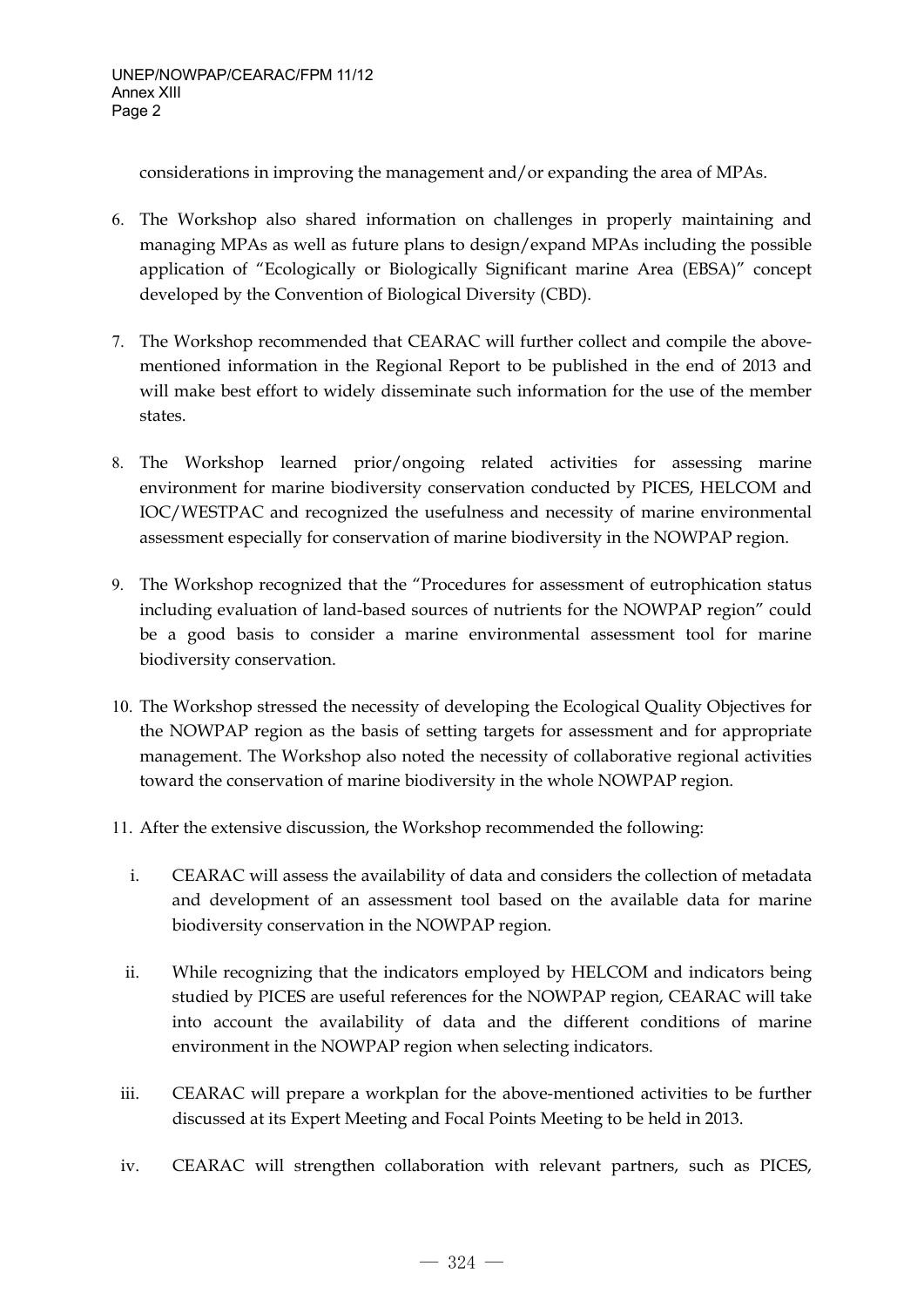HELCOM and IOC/WESTPAC in conducting these activities.

#### **Day 2: national marine protected areas and North-East Asia MPA Network**

- 12. The Workshop on the second day led by NEASPEC focused on MPA and Potential Areas of Subregional Cooperation, and Programme and Operational Modality of North-East Asia MPA Network. Major findings from the Workshop's review of MPAs in member States are as follows.
- 13. **China**: Since 1963, China has established 235 MPAs consisting of 171 Marine Nature Reserves (at both national and provincial levels), 40 Special Marine Reserves (Ocean Park, Marine Ecological Reserve, Marine Resource Reserve, etc) and 24 Fisheries Genetic Resources Reserves. Amongst them, national Marine Nature Reserve has the strictest regulations for management by not allowing any human activity in core and buffer zones except scientific and educational activities which require prior approval from the State Council. In terms of institutional arrangements, four main agencies including Ministry of Environmental Protection (MEP), State Oceanic Administration (SOA), States Forestry Administration (SFA) and Bureau of Fisheries under the Ministry of Agriculture (MOA) are responsible for the management of MPAs.
- 14. **Japan:** Existing systems that may correspond with some features of MPAs are following: 29 Natural Parks, 56 Quasi National Parks, 91 Natural Coastal Protected Zones, 1 Nature Conservation Area (in Okinawa), 82 Wildlife Protection Areas, 55 Protected Water Surface, Natural Habitat Conservation Area, and Natural Monuments of which Nature Conservation Area, National Park and Natural Monument are under the IUCN protected area categories of I-III. In order to strengthen and improve MPA management, in 2011 the Government made a further clarification of MPA definition in Marine Biodiversity Conservation Strategy, highlighting the goals of supporting the sound structure and function of marine ecosystems and ensuring the sustainable use of marine ecosystem services.
- 15. **Republic of Korea**: Since 1968, Republic of Korea has created 565 protected areas adjacent to/or related to marine environment. The protected areas include 6 Protected Marine Areas, 12 Wetland Protection Areas, 4 Marine Environment Conservation Areas, 10 Fisheries Resource Protection Areas, 167 Special Islands, 4 National Parks, 3 Ecosystem/Landscape Conservation Areas, 166 Wildlife Protection Areas, and 193 Natural Heritages, while many of them may not necessarily fall under the strict definitions of MPAs. In terms of institutional mechanisms, Ministry of Land, Transport and Maritime Affairs (MLTM) is responsible for managing three areas including protected marine area, wetland protection area, and marine environment conservation area, while Ministry of Environment is responsible for special islands, national parks, ecosystem/landscape conservation areas and wildlife protection areas. For fisheries resource protection areas, both MLTM and Ministry of Food, Agriculture, Forestry and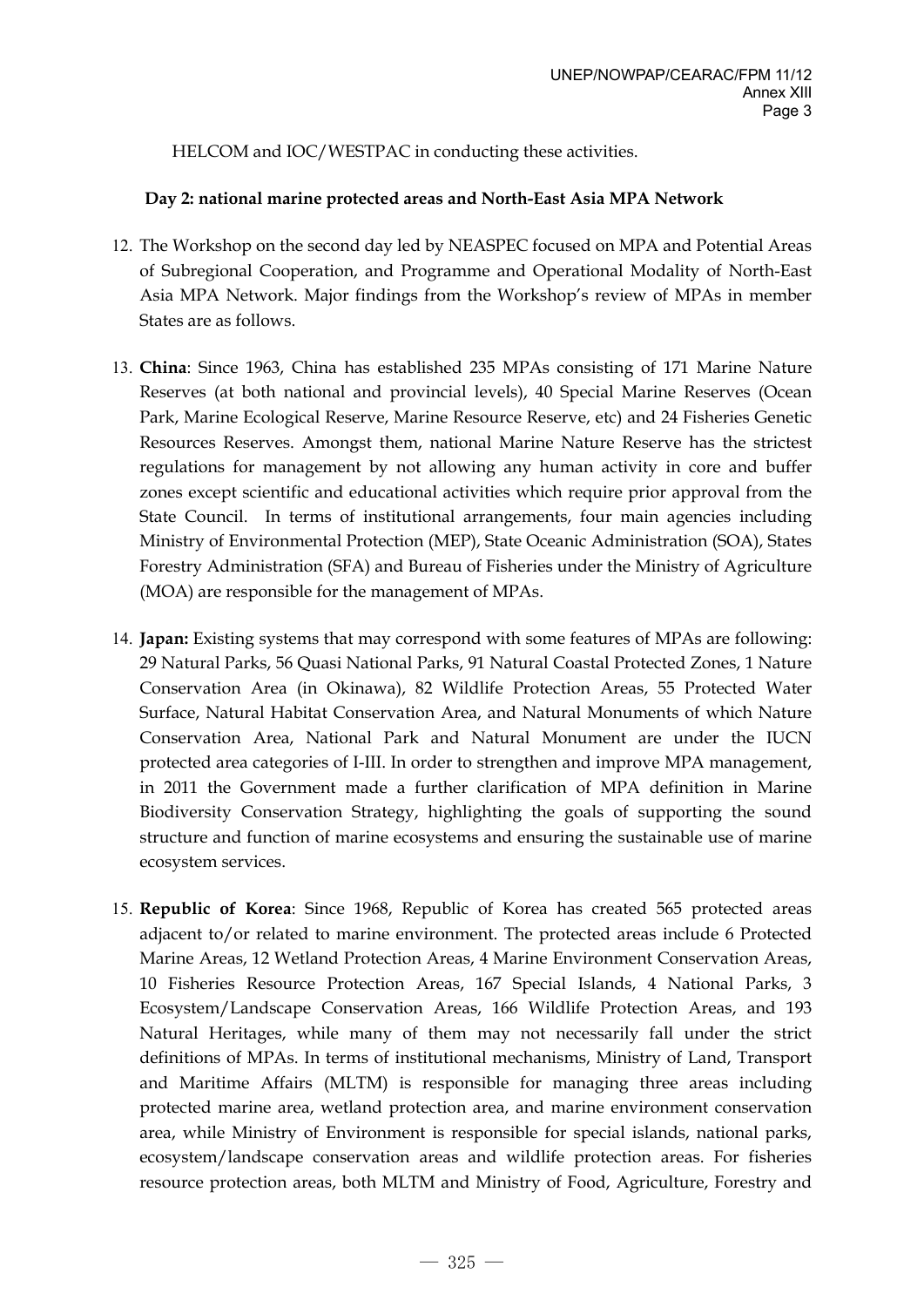Fisheries (MIFAFF) are engaged in their management. Also Cultural Heritage Administration (CHA) takes responsibilities of cultural heritage.

- 16. **Russian Federation**: Russian Federation's MPAs at federal level include 19 marine nature reserves, 2 national parks, and 10 wildlife refuges. In order for the Russian Federation to fulfill the goals of CBD, it introduced a draft concept of development of MPAs in 2012 which aims to develop MPA system by improving the efficiency of management and operation, and to ensure environmental safety, protection of biological and landscape diversity, conservation and sustainable management of natural and cultural heritage.
- 17. Regarding the programme and operational modality of the Network, the Workshop came to the following conclusions:
	- a. **Objective**: Strengthen roles of marine protected areas in the conservation of marine biodiversity with aim to reach ecologically coherent (adequacies and representatives, replication and connectivity) network of well managed MPAs.
	- b. **Activity Areas of the Network**: Information and knowledge sharing; Knowledge building through collaborative work; Capacity building for management; Networking with relevant regional and global mechanisms; and Raising public awareness and stakeholder involvement.
	- c. **Target MPAs**: The Workshop decided to enlist all of the above-mentioned MPAs in each member State for further consideration, and requested the national focal points to communicate with the Secretariat about the scope of target MPAs for the Network. While the selection of target MPAs are subject to further consultations with each member State, in the case of the Russian Federation, the national focal point proposed to focus on MPAs in Russian Far East only.
	- d. **Network Membership**: Central and local management authorities of member States for MPA; national institutions and academic institutions; and international organizations and non-governmental organizations.
	- e. **Organizational Structure**: The Workshop discussed the proposed format of the structure which may consist of steering committee, advisory committee and network secretariat, and requested the Secretariat to reformulate options based on the review of organizational structure of similar networks.
	- f. **Budget:** The Workshop came to a general understanding that the core budget would be covered by NEASPEC while other funding sources including Asia-Pacific Network for Global Change Research (APN) could be explored for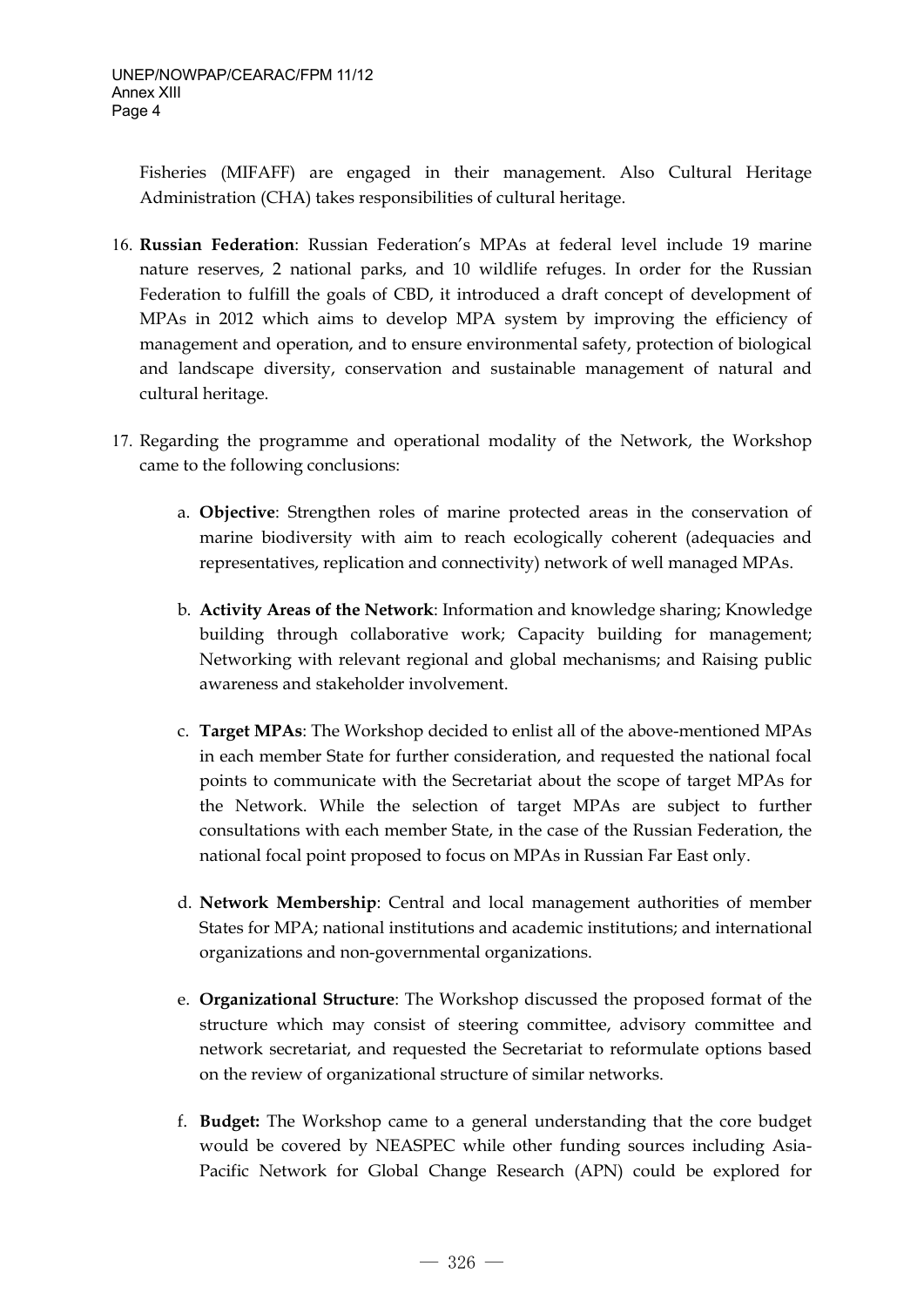programme.

- g. **Secretariat and Programme Operation**: The Workshop agreed that the Network Secretariat will be operated by NEASPEC in collaboration with NOWPAP and other partners. With regard to programme operation, the Workshop, after reviewing two options suggested that the activities of the Network shall be coordinated by NEASPEC in cooperation with other relevant mechanisms including NOWPAP, YSLME, PEMSEA and WWF.
- h. **Roles of Member States**: The Secretariat stressed the importance of member States-driven programme and contributions of member States to program formulation and implementation. In this regard, the Secretariat informed that a template for collecting views of member States on their contribution to and expectations about the Network will be circulated to national focal points in due course.
- i. **Expected process**: The Secretariat presented a tentative timeline for preparing terms of reference and programme of the Network as follow: (1) March-July 2013: Developing a detailed terms of reference and programme through close consultations; (2) October-December 2013: Approval of the SOM-18 on the TOR and programme and reporting to NOWPAP IGM; and (3) early 2014: launching seminar and commencing activity implementation.

…….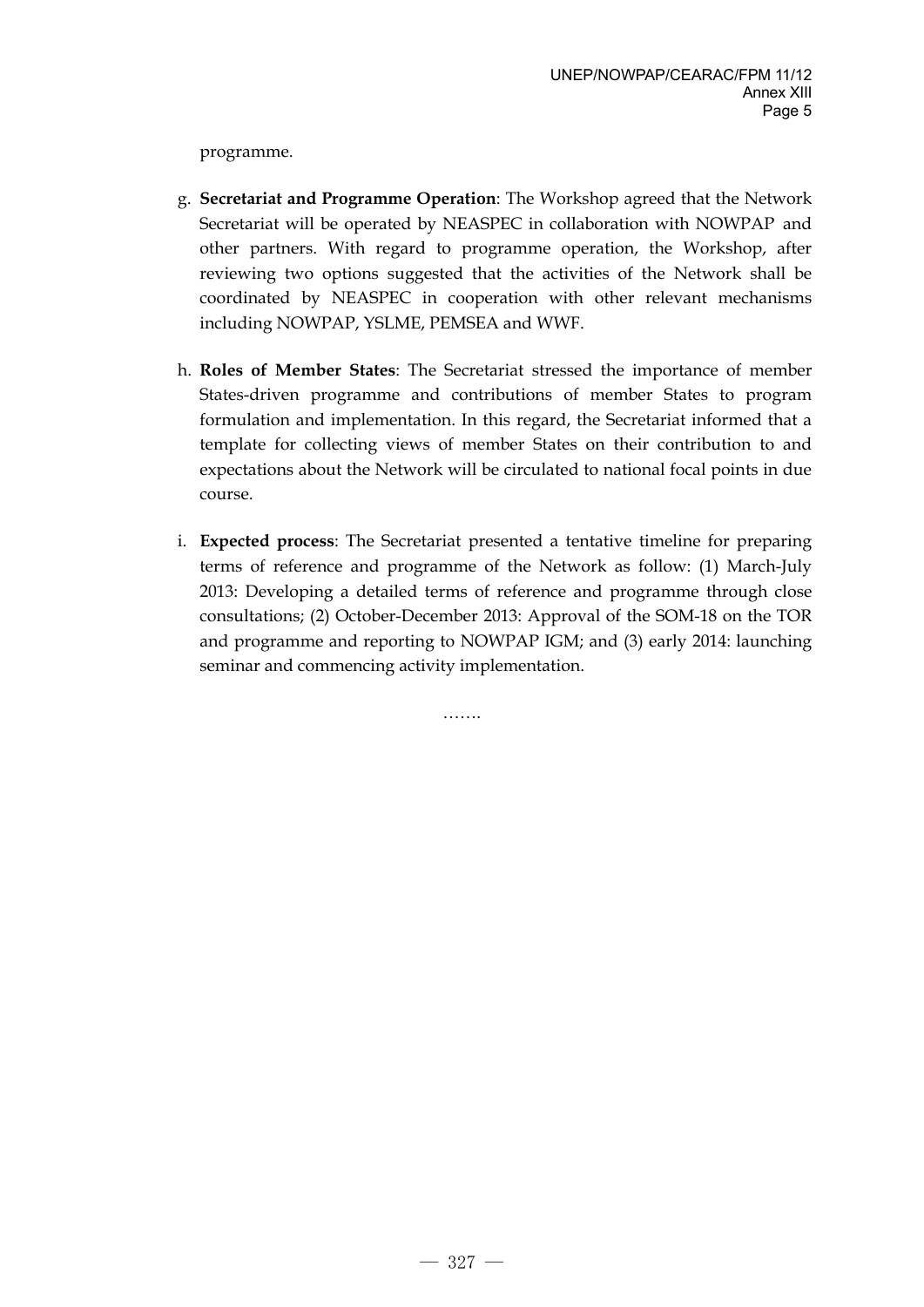### **LIST OF PARTICIPANTS**

# **for the NOWPAP /NEASPEC Joint Workshop on Marine Biodiversity Conservation and Marine Protected Areas in the Northwest Pacific**

### **CHINA**

\* Mr. Hao HUANG, Associate Researcher, Third Institute of Oceanography, State Oceanic Administration [Tel: +86-595-2195313; E-mail: haotio@tom.com]

Mr. Bei HUANG, Senior Engineer, Zhejiang Provincial Zhoushan Marine Ecological Environmental Monitoring Station [Tel: +86-580-206-4573; E-mail: bighb@163.com]

# **JAPAN**

\* Mr. Naoki AMAKO, Assistant Director, Biodiversity Policy Division, Ministry of the Environment [Tel: +81-3-5521-8274; E-mail: naoki\_amako@env.go.jp]

Dr. Yoshihisa SHIRAYAMA, Executive Director of Research, Japan Agency for Marine-Earth Science and Technology [Tel: +81-46-865-9000; E-mail: yshira@jamstec.go.jp]

#### **REPUBLIC OF KOREA**

\* Dr. Jae Young LEE, Deputy Director, Marine Ecology Division, Ministry of Land, Transport and Maritime Affairs [Tel: +82-44-201-4435; E-mail: jylee0403@korea.kr]

Dr. Yoon LEE, Senior Researcher, West Sea Fisheries Research Institute, National Fisheries Research and Development Institute [Tel: +82-32-745-0650; E-mail: yoonlee@nfrdi.go.kr]

Mr. Inseo HWANG, Manager, International Cooperation Team, Korea Marine Environment Management Corporation (KOEM) [Tel: +82-2-3498-8583; E-mail: ishwang@koem.or.kr]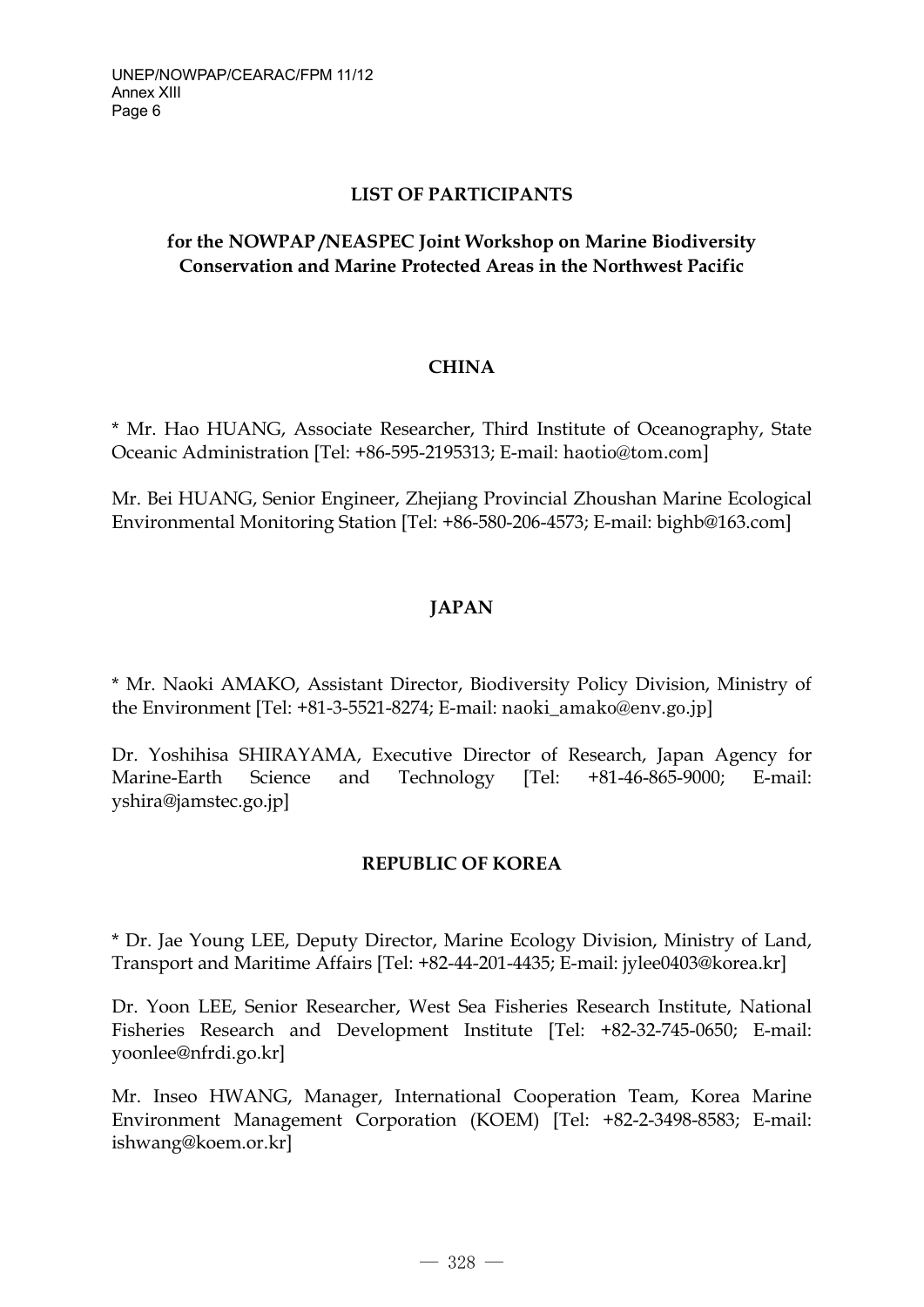#### **RUSSIAN FEDERATION**

\* Dr. Anatolii KACHUR, Deputy Director, Pacific Geographical Institute, Far Eastern Branch of Russian Academy of Sciences [Tel: +7-423-2313071; E-mail: kachur@tig.dvo.ru]

Mr. Anatoly SAVELYEV, Deputy Head, Division of Programme Activity Coordination, Centre for International Projects [Tel: +7-499-1656381; E-mail: okpd@eco-cip.ru]

#### **UNITED NATIONS BODIES, INTERGOVERNMENTAL ORGANIZATIONS, CIVIL SOCIETY ORGANIZATIONS AND OTHER ENTITIES**

| <b>Helsinki Commission</b>  | Dr. Maria LAAMANEN                                   |
|-----------------------------|------------------------------------------------------|
| (HELCOM)                    | Professional Secretary, Helsinki Commission          |
|                             | Tel: +358-46-8509198                                 |
|                             | E-mail: maria.laamanen@helcom.fi                     |
| <b>North Pacific Marine</b> | Dr. Vladimir KULIK                                   |
| <b>Science Organization</b> | Researcher, Regional Data Center, Pacific Scientific |
| (PICES)                     | <b>Research Fisheries Centre</b>                     |
|                             | (PICES Working Group 28)                             |
|                             | Tel: +7-423-2300751                                  |
|                             | E-mail: vladicon82@gmail.com                         |
| <b>WESTPAC</b>              | Dr. Yasuwo FUKUYO                                    |
|                             | Professor/Director, Asian Natural Environmental      |
|                             | Science Center, The University of Tokyo              |
|                             | Tel: +81-3-5841-2782                                 |
|                             | E-mail: ufukuyo@mail.ecc.u-tokyo.ac.jp               |

# **NOWPAP Regional Coordinating Unit (RCU)**

Mr. Xiaodong ZHONG, Deputy Coordinator, NOWPAP RCU Toyama office [Tel: +81-76-444-1611; E-mail: xiaodong.zhong@nowpap.org]